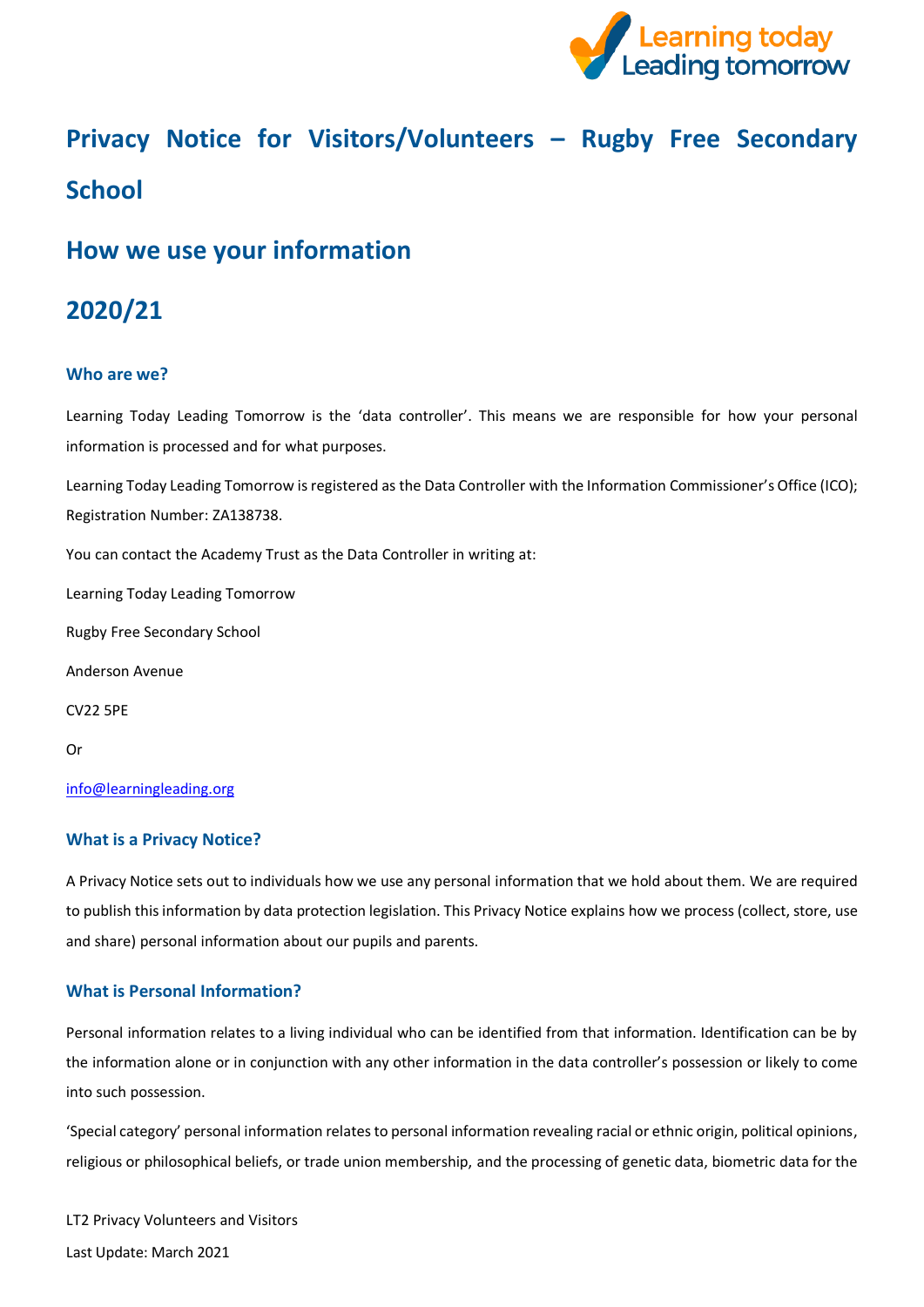

purpose of uniquely identifying a natural person, data concerning health or data concerning a natural person's sex life or sexual orientation.

# **What personal information do we process about volunteers and visitors?**

The information that we collect, hold and share includes:

- Name, contact details and car registration number
- Photographs
- Device name and browsing history
- CCTV images captured in our schools
- Contact details and contact preferences
- Disability, health and access requirements (if required)
- COVID-19 Test Results

For regular visitors, we will also hold the following information:

For regular visitors (e.g. contractors) and volunteers, we will also hold the following information:

- DBS details to evidence that the individual holds an enhanced disclosure and barring service certificate
- Employer details

#### **Why do we use personal information?**

We use volunteer/visitor data to:

- Identify you and safely evacuate the school in the event of an emergency
- Meet statutory obligations for Safeguarding
- Ensure that appropriate access arrangements can be provided for volunteers who require them

#### **Collecting information**

Whilst the majority of volunteer information you provide to us is mandatory, some of it is provided to us on a voluntary basis. In order to comply with the General Data Protection Regulation, we will inform you whether you are required to provide certain visitor information to us or if you have a choice in this.

#### **What are the legal reasons for us to process your personal information?**

We are required to process personal information in accordance with data protection legislation and only do so when the law allows us to. The lawful reasons we have for processing personal information are as follows: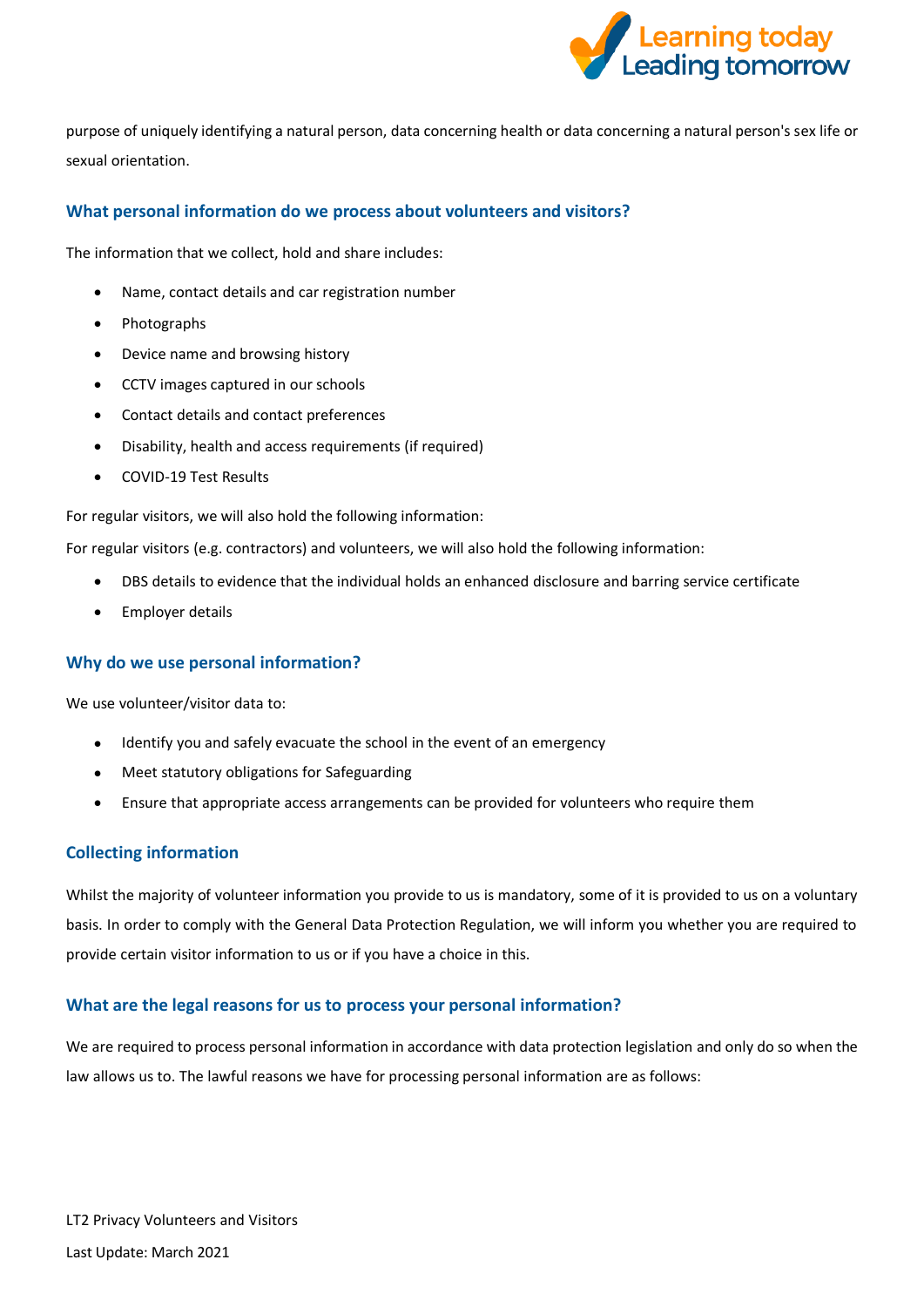

#### 1) To comply with the law

We collect and use general purpose pupil information in order to meet certain legal requirements and legal obligations placed upon the Academy Trust by law. We therefore are required to this process personal information for such purposes even if you have not consented to us doing so.

Details of the type of processing that we must undertake, the personal data that is processed, the legislation which requires us to do so and who we may share this information with is set out in Table 1.

If you would like a copy of or further information regarding the statutory authorities that underpin our legal obligations, you should contact the Academy Trust in writing.

# 2) To protect someone's vital interests

We are able to process personal information when there is an emergency and/or where a person's life is in danger.

Details of the type of processing that we may undertake on this basis and who we may share that information is set out in Table 2.

# 3) With the consent of the individual to whom that information 'belongs'

Whilst much of the personal information processed is in accordance with a legal requirement, there is some personal information that we can only process when we have your consent to do so. In these circumstances, we will provide you with specific and explicit information regarding the reasons the data is being collected and how the data will be used.

Details of the type of processing that we may undertake on this basis and who we may share that information is set out in Table 3.

#### 4) To perform a public task

It is a day-to-day function of the Academy Trust to ensure that children receive the education and support they require. Much of this work is not set out directly in any legislation but it is deemed to be necessary in order to ensure that pupils are properly educated and supported.

Details of the type of processing that we may undertake on this basis and who we may share that information is set out in Table 4.

In certain circumstances, an individual has the right to object to any processing where it is likely to cause or is causing harm or distress. To exercise this right, individuals should do so by contacting the trust to inform them of their reasons for the objection. These reasons should relate to your specific circumstances. Upon receipt of an objection, the trust will consider the reasons for the objection and balance this against the legitimate grounds to process data.

#### 5) We have a legitimate interest

Occasionally we have reasons to process information which fall outside of our usual day-to-day school functions. Details of the type of processing that we may undertake on this basis are set out in Table 5.

LT2 Privacy Volunteers and Visitors Last Update: March 2021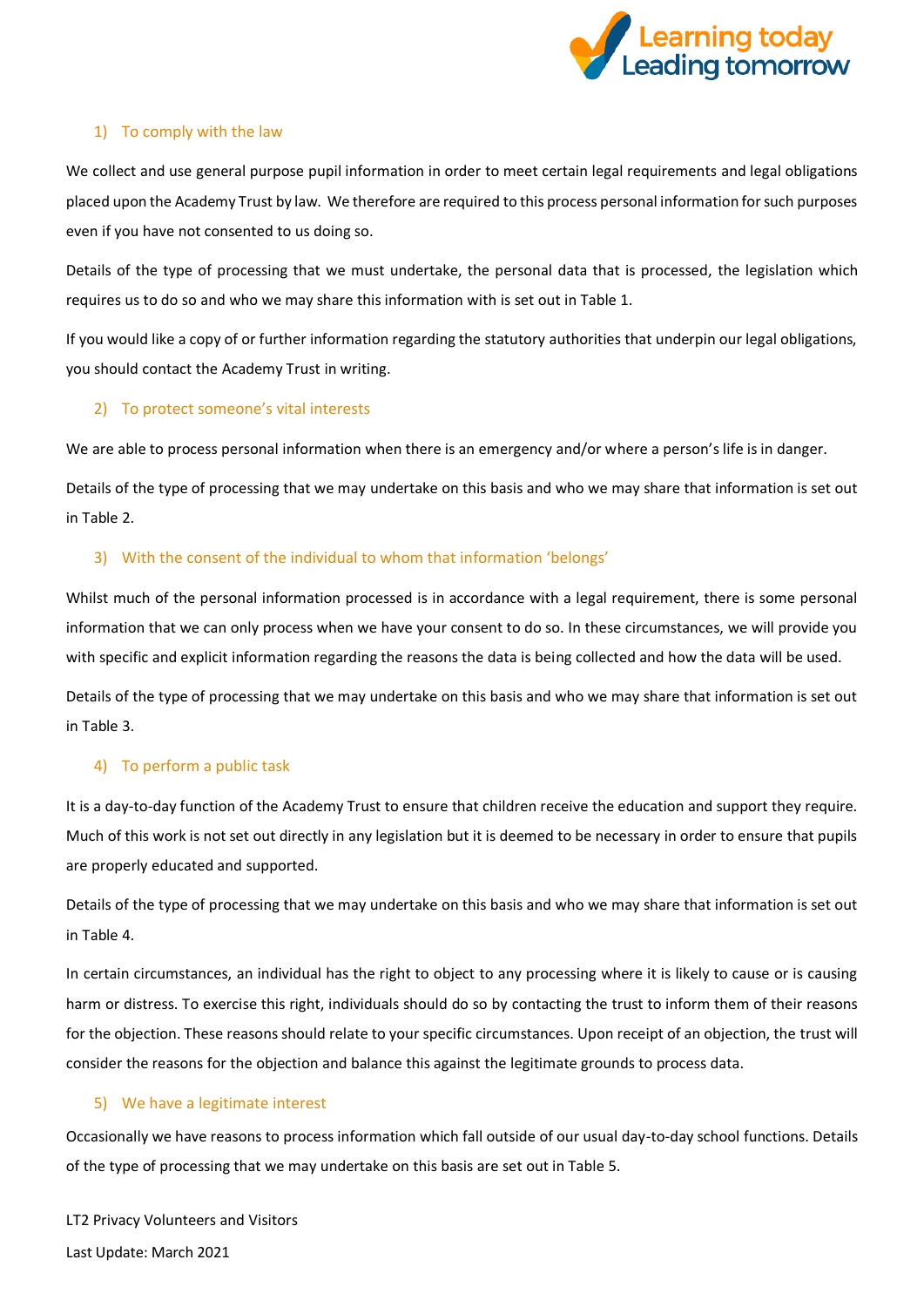

In certain circumstances an individual has the right to object to any processing where it is likely to cause or is causing harm or distress. To exercise this right, individuals should do so by contacting the trust to inform them of their reasons for the objection. These reasons should relate to your specific circumstances. Upon receipt of an objection, the trust will consider the reasons for the objection and balance this against the legitimate grounds to process data.

# **Special category personal information**

In order to process 'special category' data, we must be able to demonstrate how the law allows us to do so. In additional to the lawful reasons above, we must also be satisfied that ONE of the following additional lawful reasons applies:

- Explicit consent of the data subject
- Processing relates to personal data which is manifestly made public by the data subject
- Necessary for establishing, exercising or defending legal claims
- Necessary for reasons of substantial public interest
- Necessary for preventive or occupational medicine, or for reasons of public interest in the area of public health
- Necessary for archiving, historical research or statistical purposes in the public interest

The lawful reasons for each type of special category personal information data that we process is set out in the tables attached.

# **Who might we share your information with?**

We routinely share pupil information with:

- Security organisations to ensure the safety and welfare of pupils, staff and visitors
- Emergency Services to ensure the safety and welfare of visitors and to meet any legal obligations and to ensure the safety of the whole school community
- NHS
- Public Health and other public health agencies

We do not share information about our visitors unless the law and our policies allow us to do so.

Please refer to the tables for information about what personal information is shared with which specific third parties.

#### **Data Collection Requirements**

To find out more about the data collection requirements placed on us by the Department for Education (for example, via the school census) go t[o https://www.gov.uk/education/data-collection-and-censuses-for-schools.](https://www.gov.uk/education/data-collection-and-censuses-for-schools)

# **NHS Test and Trace/Public Health Agencies:**

To assist with the school's engagement of the Test and Trace Scheme, we are requesting contact details from individuals in addition to the usual information required from our visitors. Should it become apparent that you may have come into

LT2 Privacy Volunteers and Visitors

Last Update: March 2021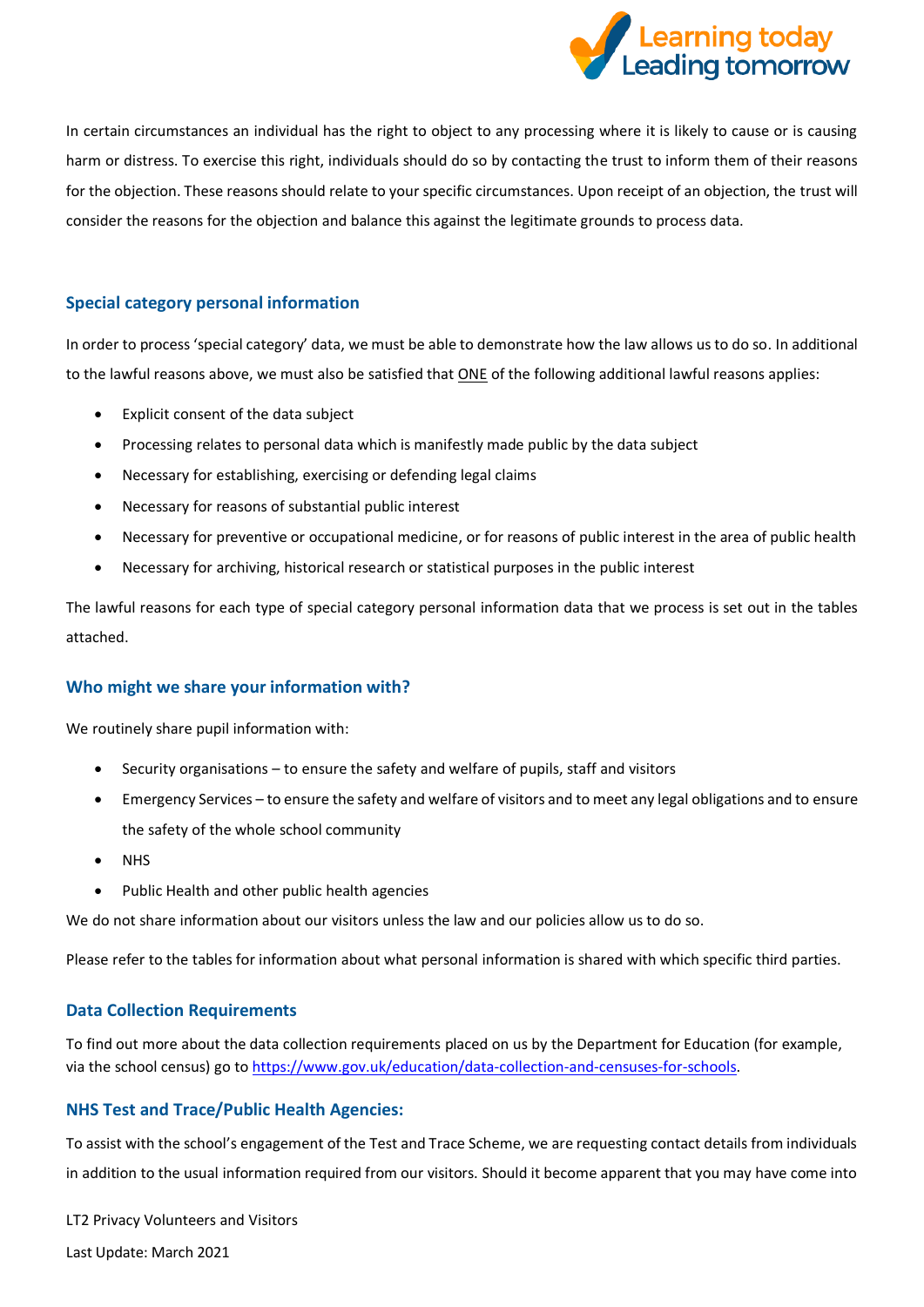

contact with a person who has tested positive for COVID19, we may be requested to share your name and contact details with the NHS Test and Trace Scheme. We will only keep your telephone number/contact details for 21 days, at which point it will be deleted/securely disposed. For further details on how we process your information, please refer to our privacy notice on the school's website. Further information on the Test and Trace Scheme can be found by visiting <https://www.gov.uk/guidance/nhs-test-and-trace-how-it-works>

# **What do we do with your information?**

All personal information is held in a manner which is compliant with data protection legislation. Personal information is only processed for the purpose it was collected The Academy Trust monitors the personal information it processes and will only share personal information with a third party if it has a legal basis to do so (as set out above).

#### **How long do we keep your information for?**

In retaining personal information, the Academy Trust has a [Records Management and Retention Policy.](https://www.the-trust-governor.co.uk/documents/202103240752500.210326%20LT2%20Records%20Management%20Policy.pdf) The schedules set out the Statutory Provisions under which the Academy Trust are required to retain the information.

# **Transferring data internationally**

Where we transfer personal data to a country outside of the UK, we will do so with the appropriate safeguards in place in accordance with data protection law.

#### **What are your rights with respect of your personal information?**

Under data protection law, parents and pupils have the right to request access to information about them that we hold. To make a request for your personal information, or to have access to your child's educational record, contact the Trust directly via email a[t sar@learningleading.org](mailto:sar@learningleading.org) or alternatively;

Learning Today Leading Tomorrow

Rugby Free Secondary School

Anderson Avenue

Rugby

CV22 5PE

#### **\*\*Please ensure you specify which school your request relates to.**

**In certain circumstances** where the trust processes data for the purposes of legitimate interests or to fulfil their public task, individuals have a right to object to the processing where it is likely to cause, or is causing, harm or distress. When exercising this right, individuals should contact the school/academy trust to inform them of their reasons for their objection. The school/academy trust will consider the reasons for any objection and asses the risk to the individual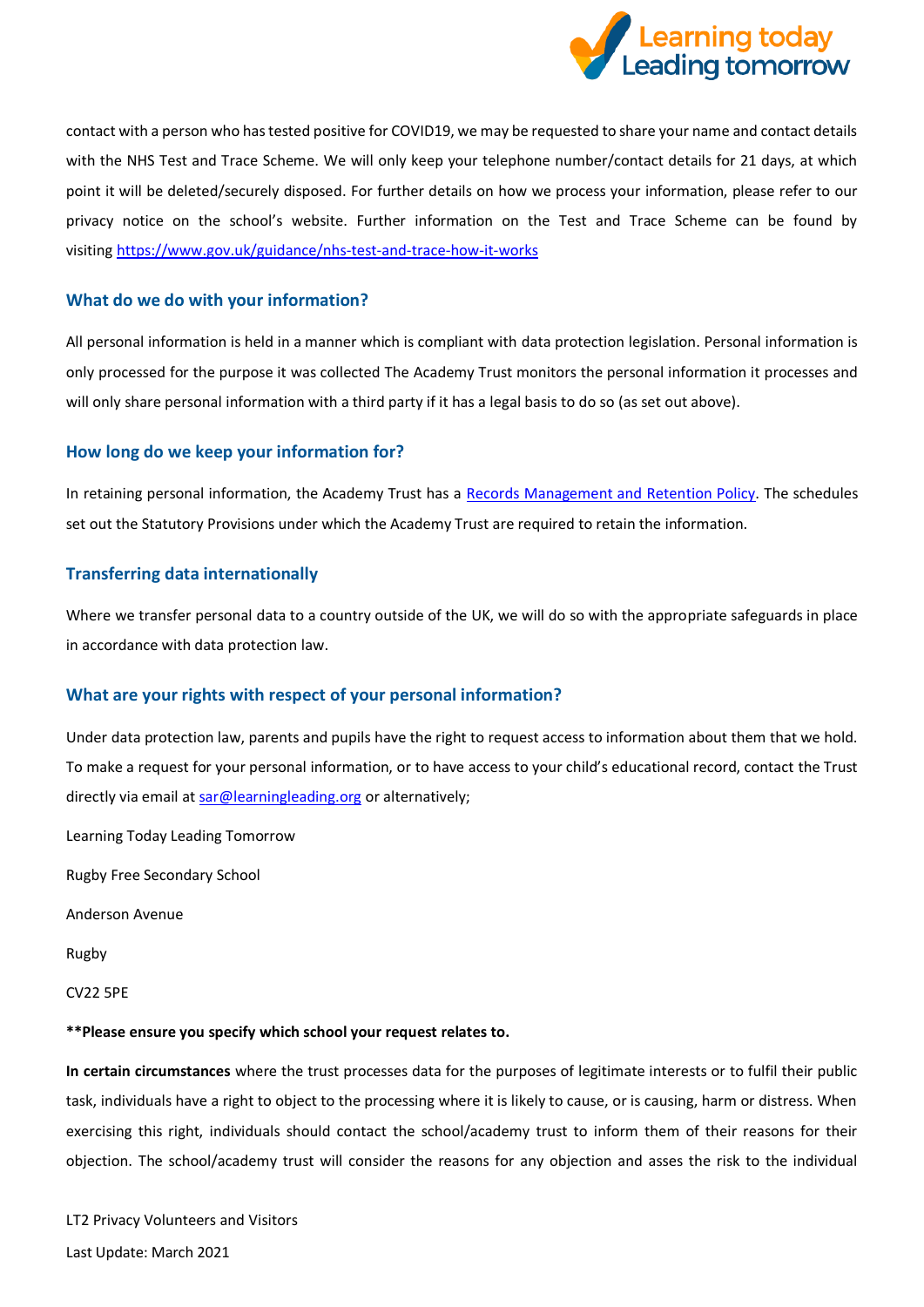

against the purposes for the processing. In the event the trust is unable to comply with an objection, we will ensure we can demonstrate compelling legitimate grounds to continue with the processing.

You also have the right to:

- Object to processing of personal data that is likely to cause, or is causing, damage or distress
- Prevent processing for the purpose of direct marketing
- Object to decisions being taken by automated means
- In certain circumstances, have inaccurate personal data rectified, blocked, erased or destroyed
- Claim compensation for damages caused by a breach of the Data Protection regulations

If you have a concern about the way we are collecting or using your personal data, you should raise your concern with us in the first instance or directly to the Information Commissioner's Office at <https://ico.org.uk/concerns/>

#### **Review**

The content of this Privacy Notice has been updated in line with advice for COVID-19. The next full reviewed will take place in March 2022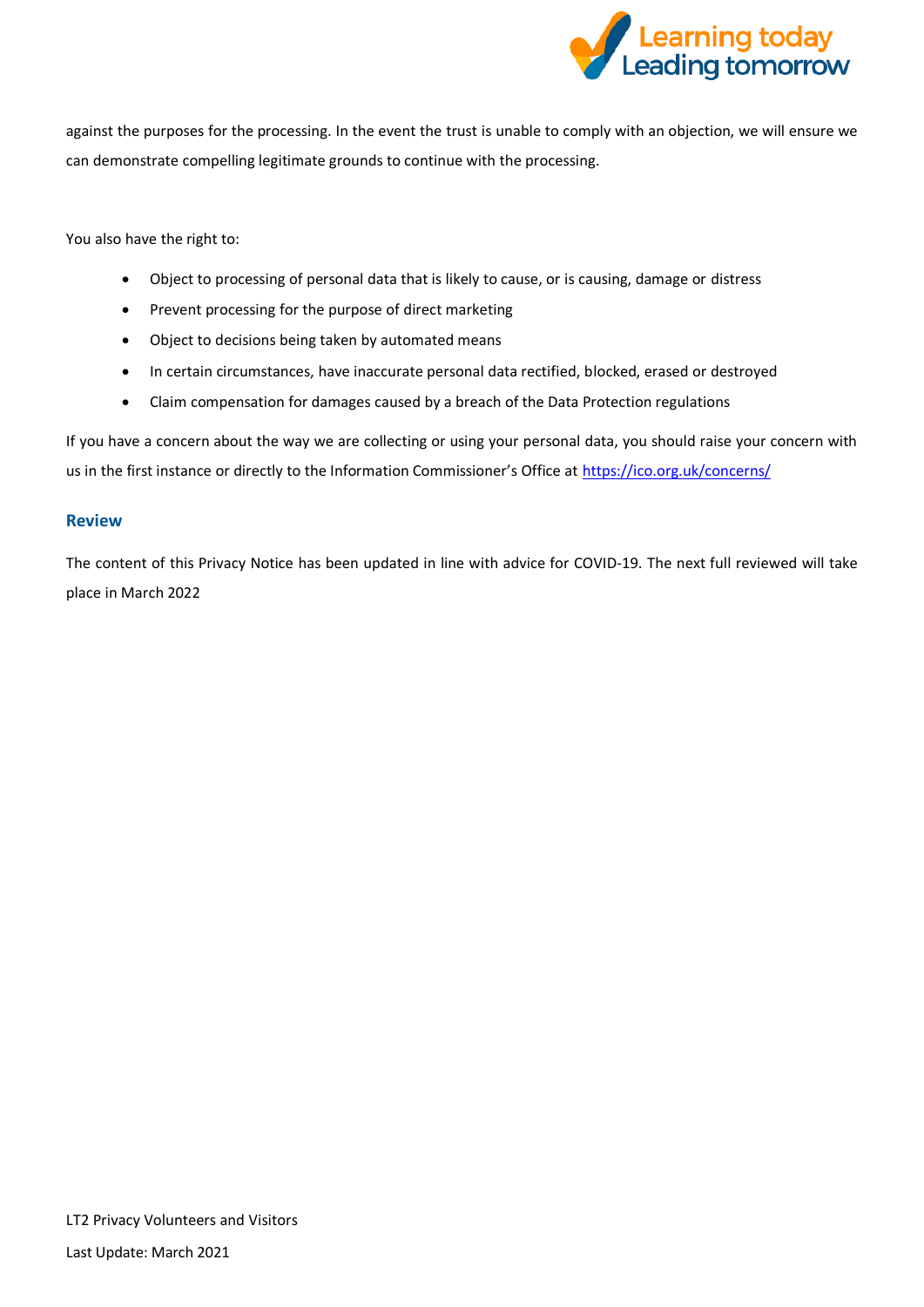

# **Table 1 – Personal information we are required to process to comply with the law:**

| Information       | Relevant legislation                               | Special Category-additional lawful    | Third Parties with whom we | Lawful reason for sharing |
|-------------------|----------------------------------------------------|---------------------------------------|----------------------------|---------------------------|
| Type              |                                                    | reason                                | share the information      |                           |
| Information to    | Legal Obligation                                   | <b>Public Task Statutory Guidance</b> |                            |                           |
| evidence that     | The Education (Independent Schools                 | (Keeping Children Safe in Education)  |                            |                           |
| individual holds  | Standards)(England) Regulations 2014 - requirement |                                       |                            |                           |
| an advanced DBS   | for those in regulated activity to undergo a DBS   |                                       |                            |                           |
| certificate       | check (academies only)                             |                                       |                            |                           |
| Barred list check | Legal Obligation The Education (Independent        | <b>Public Task Statutory Guidance</b> |                            |                           |
|                   | Schools Standards)(England) Regulations 2014 -     | (Keeping Children Safe in Education)  |                            |                           |
|                   | requirement for those in regulated activity to     |                                       |                            |                           |
|                   | undergo a DBS check                                |                                       |                            |                           |
|                   | Safeguarding of Vulnerable Groups Act 2006 section |                                       |                            |                           |
|                   | 3(2)                                               |                                       |                            |                           |

# **Table 2 – Personal information we are required to process as it is necessary to protect someone's vital interests**

| Information | - additional lawful reason<br>Special Category | Third Parties with whom we share the information | Lawful reason for sharing |
|-------------|------------------------------------------------|--------------------------------------------------|---------------------------|
| Type        |                                                |                                                  |                           |
|             |                                                |                                                  |                           |

# **Table 3 - Personal information we are required to process with the consent of the individual to whom that information 'belongs'**

| <b>Information Type</b>       | <sup>1</sup> Special Category - additional lawful | Third Parties with whom we share the | Lawful reason for sharing |
|-------------------------------|---------------------------------------------------|--------------------------------------|---------------------------|
|                               | reason                                            | information                          |                           |
| Photograph                    |                                                   | Inventry                             | <b>Public Task</b>        |
| Disability, health and access | <b>Public Task</b>                                | Not routinely shared                 |                           |
| requirements                  |                                                   |                                      |                           |

LT2 Privacy Volunteers and Visitors

Last Update: March 2021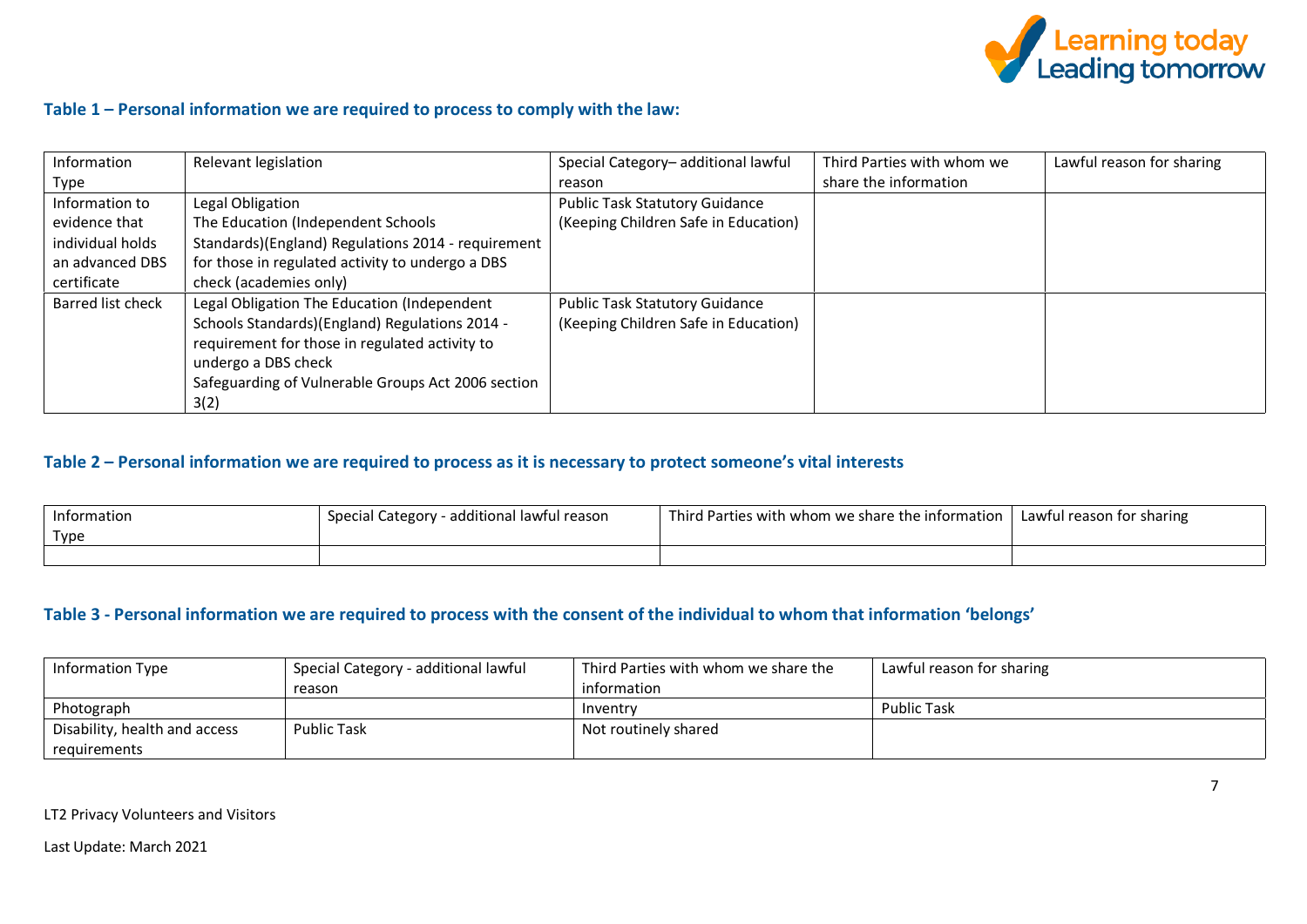

# **Table 4 - Personal information we are required to process because it is necessary to do so in order to perform a public task**

Please note that the right to object applies to *some* of this processing, please see the section above that refers to '*What are your rights with respect of your personal information?'* 

| Special Category - additional lawful | Third Parties with whom we share the information       | Lawful reason for sharing           |
|--------------------------------------|--------------------------------------------------------|-------------------------------------|
| reason                               |                                                        |                                     |
|                                      | Inventry                                               | <b>Public Task</b>                  |
|                                      |                                                        |                                     |
|                                      |                                                        |                                     |
| Reasons of public interest on public | Public Health and other public health agencies         | <b>Public Task</b>                  |
| health grounds                       |                                                        |                                     |
|                                      |                                                        |                                     |
|                                      |                                                        |                                     |
| Legal Obligation - para 7 of the     | Department of Health and Social Care, NHS, Public      | Legal Obligation - Regulations 3(1) |
| Schedule to Education (Independent   | Health England Your GP Local Authority                 | and (4) of the Health Service       |
| School Standards) Regulations 2014   |                                                        | (Control of Patient Information)    |
|                                      |                                                        | Regulations 2002                    |
|                                      |                                                        |                                     |
|                                      |                                                        |                                     |
|                                      |                                                        |                                     |
|                                      | Reasons of public interest on public<br>health grounds |                                     |

# **Table 5 - Personal information we process because we have a legitimate interest.**

Please note that the right to object will apply to *some* of this processing, please see the section above that refers to '*What are your rights with respect of your personal information?'*